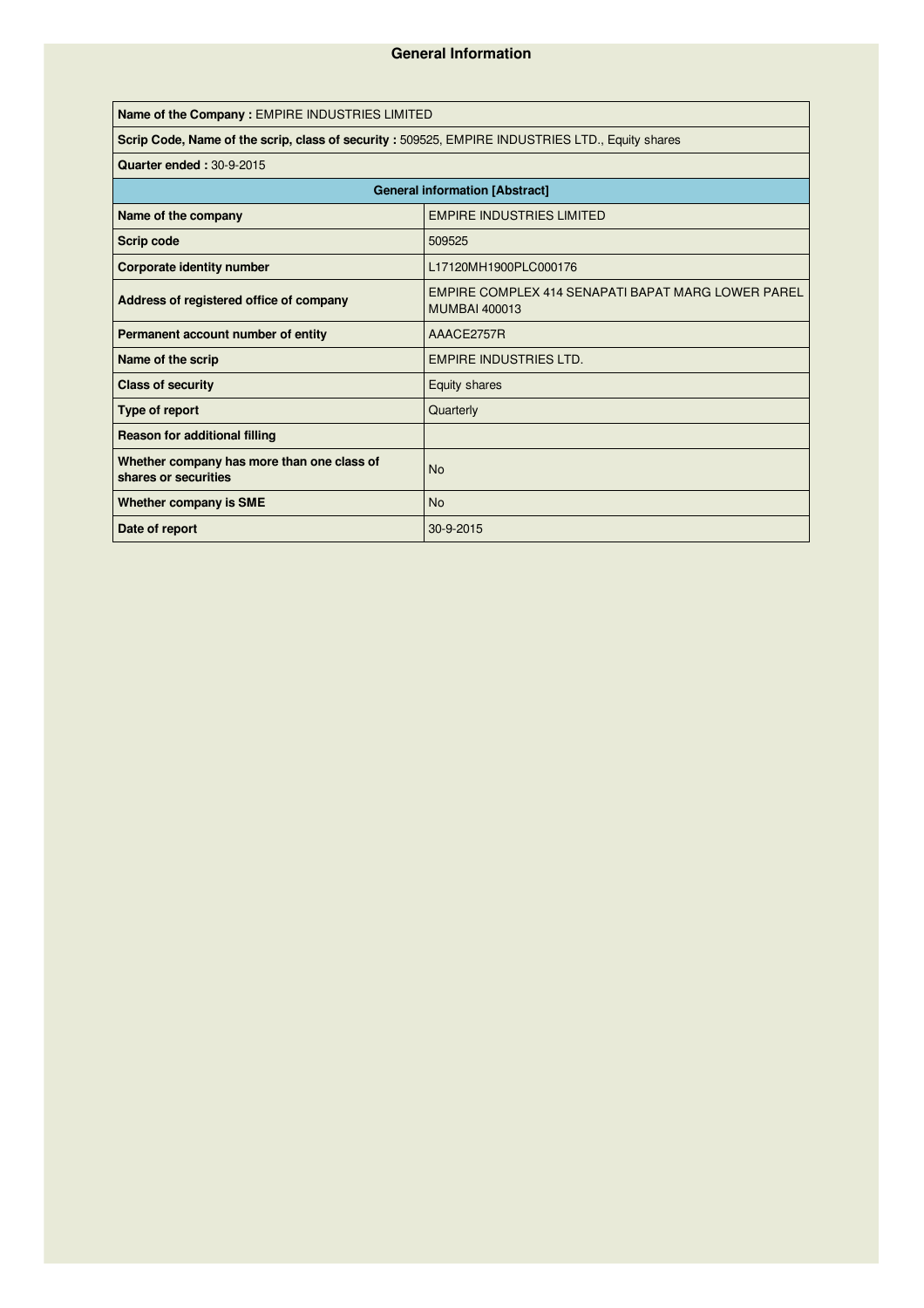# **Disclosure of shareholding pattern**

| Name of the Company : EMPIRE INDUSTRIES LIMITED |                                                                                                            |                                                      |                                                                             |                                                                                                                        |  |  |  |  |  |  |
|-------------------------------------------------|------------------------------------------------------------------------------------------------------------|------------------------------------------------------|-----------------------------------------------------------------------------|------------------------------------------------------------------------------------------------------------------------|--|--|--|--|--|--|
|                                                 | Scrip Code, Name of the scrip, class of security: 509525, EMPIRE INDUSTRIES LTD., Equity shares            |                                                      |                                                                             |                                                                                                                        |  |  |  |  |  |  |
|                                                 | <b>Quarter ended: 30-9-2015</b>                                                                            |                                                      |                                                                             |                                                                                                                        |  |  |  |  |  |  |
|                                                 | Disclosure of notes on shareholding pattern                                                                |                                                      |                                                                             | <b>Notes</b>                                                                                                           |  |  |  |  |  |  |
|                                                 | Partly paid-up shares                                                                                      |                                                      |                                                                             |                                                                                                                        |  |  |  |  |  |  |
| ID                                              | Description partly paid-up shares                                                                          | <b>Number of</b><br>partly paid-<br>up shares        | As a percentage of total<br>number of partly paid-<br>up shares             | As a percentage of total number of<br>shares of the company                                                            |  |  |  |  |  |  |
|                                                 | Shares held by promoter or promoter group                                                                  |                                                      |                                                                             |                                                                                                                        |  |  |  |  |  |  |
|                                                 | <b>Total Shares held by promoter or</b><br>promoter group                                                  |                                                      |                                                                             |                                                                                                                        |  |  |  |  |  |  |
|                                                 | Shares held by public                                                                                      |                                                      |                                                                             |                                                                                                                        |  |  |  |  |  |  |
|                                                 | <b>Total Shares held by public</b>                                                                         |                                                      |                                                                             |                                                                                                                        |  |  |  |  |  |  |
| <b>Total</b>                                    |                                                                                                            |                                                      |                                                                             |                                                                                                                        |  |  |  |  |  |  |
|                                                 | <b>Outstanding convertible securities</b>                                                                  |                                                      |                                                                             |                                                                                                                        |  |  |  |  |  |  |
| ID                                              | <b>Description of outstanding</b><br>convertible securities                                                | <b>Number of</b><br>outstanding<br><b>securities</b> | As a percentage of total<br>number of outstanding<br>convertible securities | As a percentage of total number of<br>shares of the company, assuming full<br>conversion of the convertible securities |  |  |  |  |  |  |
|                                                 | Shares held by promoter or promoter group                                                                  |                                                      |                                                                             |                                                                                                                        |  |  |  |  |  |  |
|                                                 | Total shares held by promoter or<br>promoter group                                                         |                                                      |                                                                             |                                                                                                                        |  |  |  |  |  |  |
|                                                 | Shares held by public                                                                                      |                                                      |                                                                             |                                                                                                                        |  |  |  |  |  |  |
|                                                 | <b>Total Shares held by public</b>                                                                         |                                                      |                                                                             |                                                                                                                        |  |  |  |  |  |  |
| <b>Total</b>                                    |                                                                                                            |                                                      |                                                                             |                                                                                                                        |  |  |  |  |  |  |
|                                                 | Warrants                                                                                                   |                                                      |                                                                             |                                                                                                                        |  |  |  |  |  |  |
| ID                                              | <b>Description of warrants</b>                                                                             | <b>Number of</b><br>warrants                         | As a percentage of total<br>number of warrants                              | As a percentage of total number of<br>shares of the company, assuming full<br>conversion of warrants                   |  |  |  |  |  |  |
|                                                 | Shares held by promoter or promoter group                                                                  |                                                      |                                                                             |                                                                                                                        |  |  |  |  |  |  |
|                                                 | <b>Total Shares held by promoter or</b><br>promoter group                                                  |                                                      |                                                                             |                                                                                                                        |  |  |  |  |  |  |
|                                                 | Shares held by public                                                                                      |                                                      |                                                                             |                                                                                                                        |  |  |  |  |  |  |
|                                                 | <b>Total Shares held by public</b>                                                                         |                                                      |                                                                             |                                                                                                                        |  |  |  |  |  |  |
| <b>Total</b>                                    |                                                                                                            |                                                      |                                                                             |                                                                                                                        |  |  |  |  |  |  |
|                                                 | Total paid-up capital of the company<br>assuming full conversion of warrants<br>and convertible securities | 5999998                                              |                                                                             |                                                                                                                        |  |  |  |  |  |  |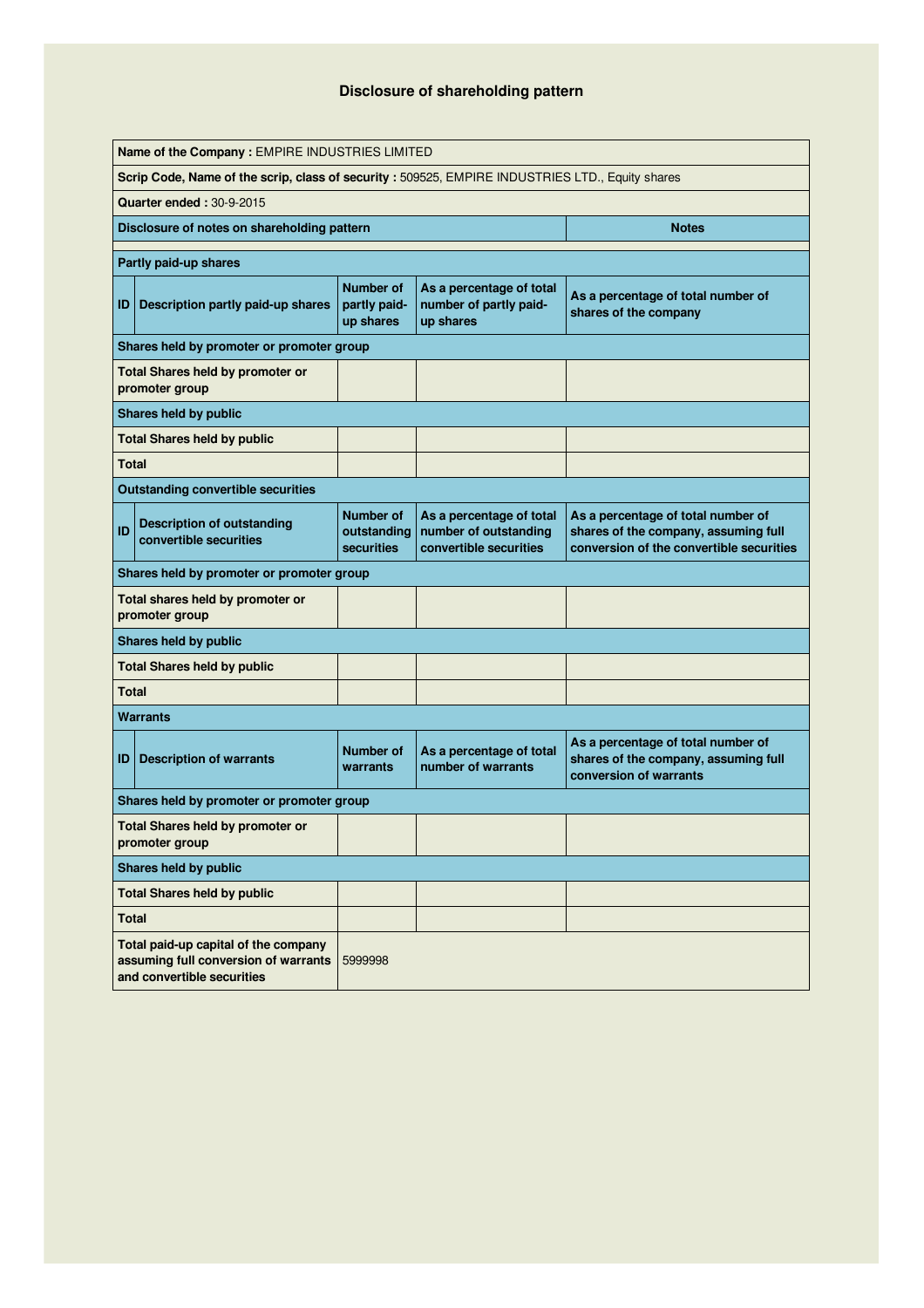# **Disclosure of fully paid-up shares**

|     | Name of the Company: EMPIRE INDUSTRIES LIMITED                          |                                                       |                                                    |                                        |                                                                                                 |                                         |                                      |                                      |                             |  |
|-----|-------------------------------------------------------------------------|-------------------------------------------------------|----------------------------------------------------|----------------------------------------|-------------------------------------------------------------------------------------------------|-----------------------------------------|--------------------------------------|--------------------------------------|-----------------------------|--|
|     |                                                                         |                                                       |                                                    |                                        | Scrip Code, Name of the scrip, class of security: 509525, EMPIRE INDUSTRIES LTD., Equity shares |                                         |                                      |                                      |                             |  |
|     | <b>Quarter ended: 30-9-2015</b>                                         |                                                       |                                                    |                                        |                                                                                                 |                                         |                                      |                                      |                             |  |
|     | Disclosure of notes on fully paid-up shares                             |                                                       |                                                    |                                        |                                                                                                 |                                         |                                      |                                      | <b>Notes</b>                |  |
|     | <b>Category code</b>                                                    |                                                       |                                                    |                                        |                                                                                                 | percentage of total<br>number of shares | <b>Total Shareholding as a</b>       | otherwise<br>encumbered              | Shares pledged or           |  |
|     |                                                                         |                                                       | <b>Number of</b><br>shareholders                   | <b>Total</b><br>number<br>of<br>shares | <b>Number of</b><br>shares held in<br>dematerialised<br>form                                    | As a<br>percentage<br>of $(A+B)$        | Asa<br>percentage<br>of<br>$(A+B+C)$ | <b>Number</b><br><b>of</b><br>shares | As a<br>percentage          |  |
| (1) | (II)                                                                    |                                                       | (III)                                              | (IV)                                   | (V)                                                                                             | (VI)                                    | (VII)                                | (VIII)                               | $(IX)$ =<br>(VIII)/(IV)*100 |  |
| (A) |                                                                         |                                                       | <b>Shareholding of Promoter and Promoter Group</b> |                                        |                                                                                                 |                                         |                                      |                                      |                             |  |
| (1) | Indian                                                                  |                                                       |                                                    |                                        |                                                                                                 |                                         |                                      |                                      |                             |  |
| (a) | <b>Individuals or Hindu</b><br>undivided family                         |                                                       | $\overline{7}$                                     | 3232221                                | 3232221                                                                                         | 53.87                                   | 53.87                                |                                      |                             |  |
| (b) | Central government or<br>State government(s)                            |                                                       |                                                    |                                        |                                                                                                 |                                         |                                      |                                      |                             |  |
| (c) | <b>Bodies corporate</b>                                                 |                                                       | $\overline{2}$                                     | 1066190                                | 1066190                                                                                         | 17.77                                   | 17.77                                |                                      |                             |  |
| (d) | <b>Financial institutions or</b><br>banks                               |                                                       |                                                    |                                        |                                                                                                 |                                         |                                      |                                      |                             |  |
| (e) | Any other<br>(specify)                                                  | <b>Description</b><br><b>of</b><br><b>Shareholder</b> |                                                    |                                        |                                                                                                 |                                         |                                      |                                      |                             |  |
| 1   | Indian<br>shareholders<br>1                                             | <b>Trusts</b>                                         | 5                                                  | 54815                                  | 54815                                                                                           | 0.91                                    | 0.91                                 |                                      |                             |  |
|     |                                                                         | Total Others 5                                        |                                                    | 54815                                  | 54815                                                                                           | 0.91                                    | 0.91                                 |                                      |                             |  |
|     |                                                                         | <b>Sub Total (A) (1) 14</b>                           |                                                    | 4353226                                | 4353226                                                                                         | 72.55                                   | 72.55                                |                                      |                             |  |
| (2) | Foreign                                                                 |                                                       |                                                    |                                        |                                                                                                 |                                         |                                      |                                      |                             |  |
| (a) | Non-resident individuals or<br>foreign individuals                      |                                                       |                                                    |                                        |                                                                                                 |                                         |                                      |                                      |                             |  |
| (b) | <b>Bodies corporate</b>                                                 |                                                       |                                                    |                                        |                                                                                                 |                                         |                                      |                                      |                             |  |
| (c) | <b>Institutions</b>                                                     |                                                       |                                                    |                                        |                                                                                                 |                                         |                                      |                                      |                             |  |
| (d) | <b>Qualified foreign investor</b>                                       |                                                       |                                                    |                                        |                                                                                                 |                                         |                                      |                                      |                             |  |
| (e) | Any other<br>(specify)                                                  | <b>Description</b><br><b>of</b><br>Shareholder        |                                                    |                                        |                                                                                                 |                                         |                                      |                                      |                             |  |
|     |                                                                         | <b>Total Others</b>                                   |                                                    |                                        |                                                                                                 |                                         |                                      |                                      |                             |  |
|     |                                                                         | Sub-Total (A) (2)                                     |                                                    |                                        |                                                                                                 |                                         |                                      |                                      |                             |  |
|     | <b>Total Shareholding of Promoter</b><br>and Promoter Group $(A) = (A)$ | $(1)+(A)(2)$                                          | 14                                                 |                                        | 4353226   4353226                                                                               | 72.55                                   | 72.55                                |                                      |                             |  |
| (B) | <b>Public Shareholding</b>                                              |                                                       |                                                    |                                        |                                                                                                 |                                         |                                      |                                      |                             |  |
| (1) | <b>Institutions</b>                                                     |                                                       |                                                    |                                        |                                                                                                 |                                         |                                      |                                      |                             |  |
| (a) | <b>Mutual funds or UTI</b>                                              |                                                       |                                                    |                                        |                                                                                                 |                                         |                                      |                                      |                             |  |
| (b) | <b>Financial institutions or</b><br>banks                               |                                                       | 3                                                  | 504                                    | 0                                                                                               | 0.01                                    | 0.01                                 |                                      |                             |  |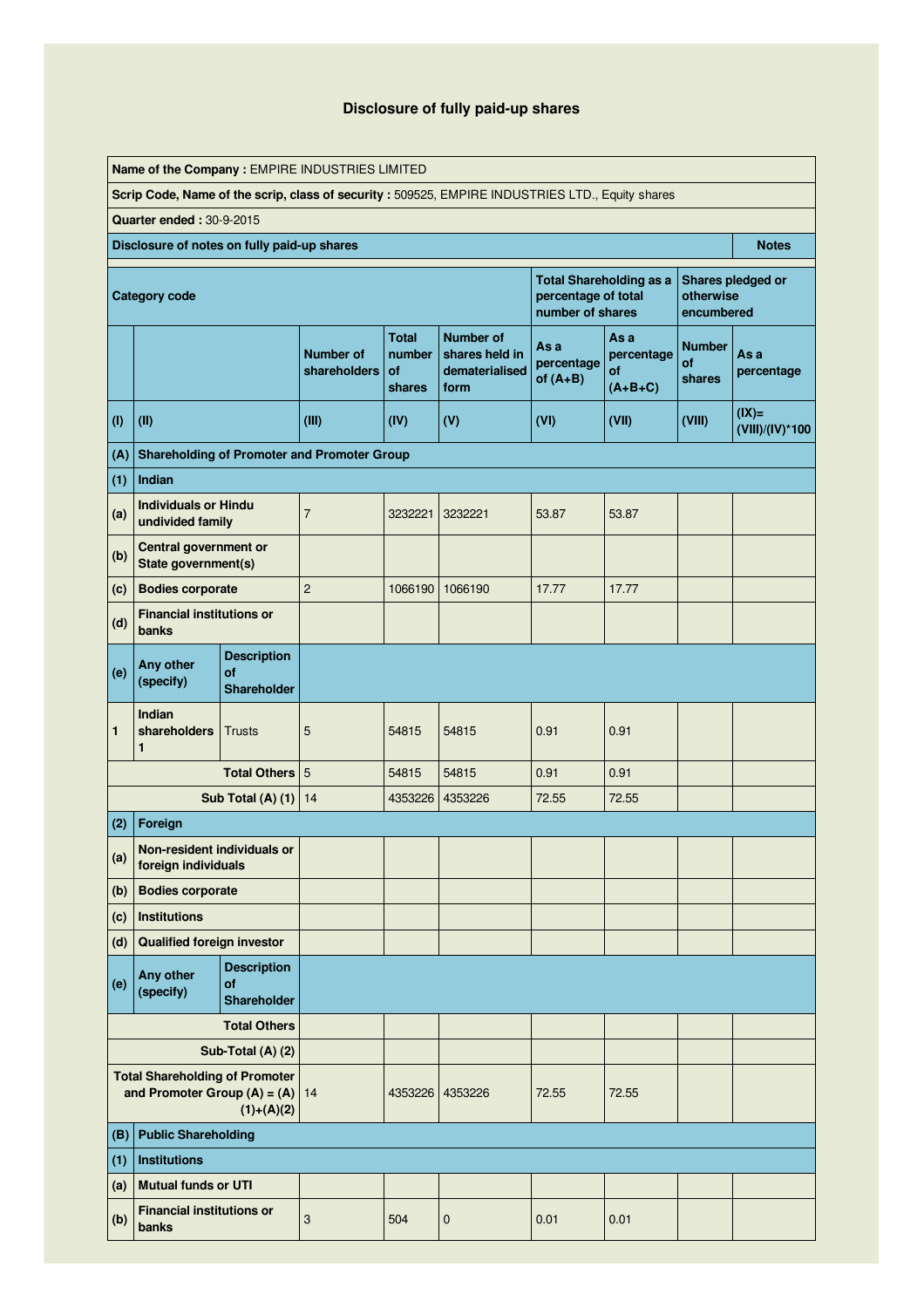| (c)          | Central government or<br>State government(s)                                                   |                                                      |                |         |                                                                                  |       |       |  |
|--------------|------------------------------------------------------------------------------------------------|------------------------------------------------------|----------------|---------|----------------------------------------------------------------------------------|-------|-------|--|
| (d)          | <b>Venture capital funds</b>                                                                   |                                                      |                |         |                                                                                  |       |       |  |
| (e)          | <b>Insurance companies</b>                                                                     |                                                      | $\overline{c}$ | 884650  | 884650                                                                           | 14.74 | 14.74 |  |
| (f)          | <b>Foreign institutional</b><br>investors                                                      |                                                      |                |         |                                                                                  |       |       |  |
| (g)          | Foreign venture capital<br>investors                                                           |                                                      |                |         |                                                                                  |       |       |  |
| (h)          | <b>Qualified foreign investor</b>                                                              |                                                      |                |         |                                                                                  |       |       |  |
| (k)          | Any other<br>(specify)                                                                         |                                                      |                |         |                                                                                  |       |       |  |
|              |                                                                                                | <b>Total Others</b>                                  |                |         |                                                                                  |       |       |  |
|              |                                                                                                | Sub Total (B) $(1)$ 5                                |                | 885154  | 884650                                                                           | 14.75 | 14.75 |  |
| (2)          | <b>Non-Institutions</b>                                                                        |                                                      |                |         |                                                                                  |       |       |  |
| (a)          | <b>Bodies corporate</b>                                                                        |                                                      | 92             | 100186  | 98732                                                                            | 1.67  | 1.67  |  |
| (b)          | <b>Individuals</b>                                                                             |                                                      |                |         |                                                                                  |       |       |  |
| i.           | <b>Individual shareholders</b><br>holding nominal share<br>capital up to Rs one lakh           |                                                      | 4879           | 586010  | 427152                                                                           | 9.77  | 9.77  |  |
| ii           | <b>Individual shareholders</b><br>holding nominal share<br>capital in excess of Rs one<br>lakh |                                                      | 3              | 62607   | 62607                                                                            | 1.04  | 1.04  |  |
| (c)          | <b>Qualified foreign investor</b>                                                              |                                                      |                |         |                                                                                  |       |       |  |
| (d)          | <b>Description</b><br>Any other<br><b>of</b><br>(specify)<br><b>Shareholder</b>                |                                                      |                |         |                                                                                  |       |       |  |
| 1            | Non-<br><b>Institutions</b><br><b>Shareholders</b><br>1                                        | <b>NRI</b>                                           | 28             | 9354    | 9054                                                                             | 0.16  | 0.16  |  |
|              |                                                                                                |                                                      |                |         |                                                                                  |       |       |  |
| $\mathbf{2}$ | Non-<br><b>Institutions</b><br><b>Shareholders</b><br>$\overline{2}$                           | Clearing<br><b>Members</b>                           | 30             | 3461    | 3461                                                                             | 0.06  | 0.06  |  |
|              |                                                                                                | Total Others 58                                      |                | 12815   | 12515                                                                            | 0.21  | 0.21  |  |
|              |                                                                                                | Sub-total (B) (2)                                    | 5032           | 761618  | 601006                                                                           | 12.69 | 12.69 |  |
|              | Total Public Shareholding (B) =                                                                | $(B)(1)+(B)(2)$                                      | 5037           | 1646772 | 1485656                                                                          | 27.45 | 27.45 |  |
|              |                                                                                                | <b>TOTAL (A)+(B)</b> 5051                            |                | 5999998 | 5838882                                                                          | 100   | 100   |  |
| (C)          |                                                                                                |                                                      |                |         | Shares held by custodians and against which depository receipts have been issued |       |       |  |
| (1)          | <b>Promoter and promoter</b><br>group                                                          |                                                      |                |         |                                                                                  |       |       |  |
| (2)          | <b>Public</b>                                                                                  |                                                      |                |         |                                                                                  |       |       |  |
|              |                                                                                                | <b>Total Shares held by</b><br><b>Custodians (C)</b> |                |         |                                                                                  |       |       |  |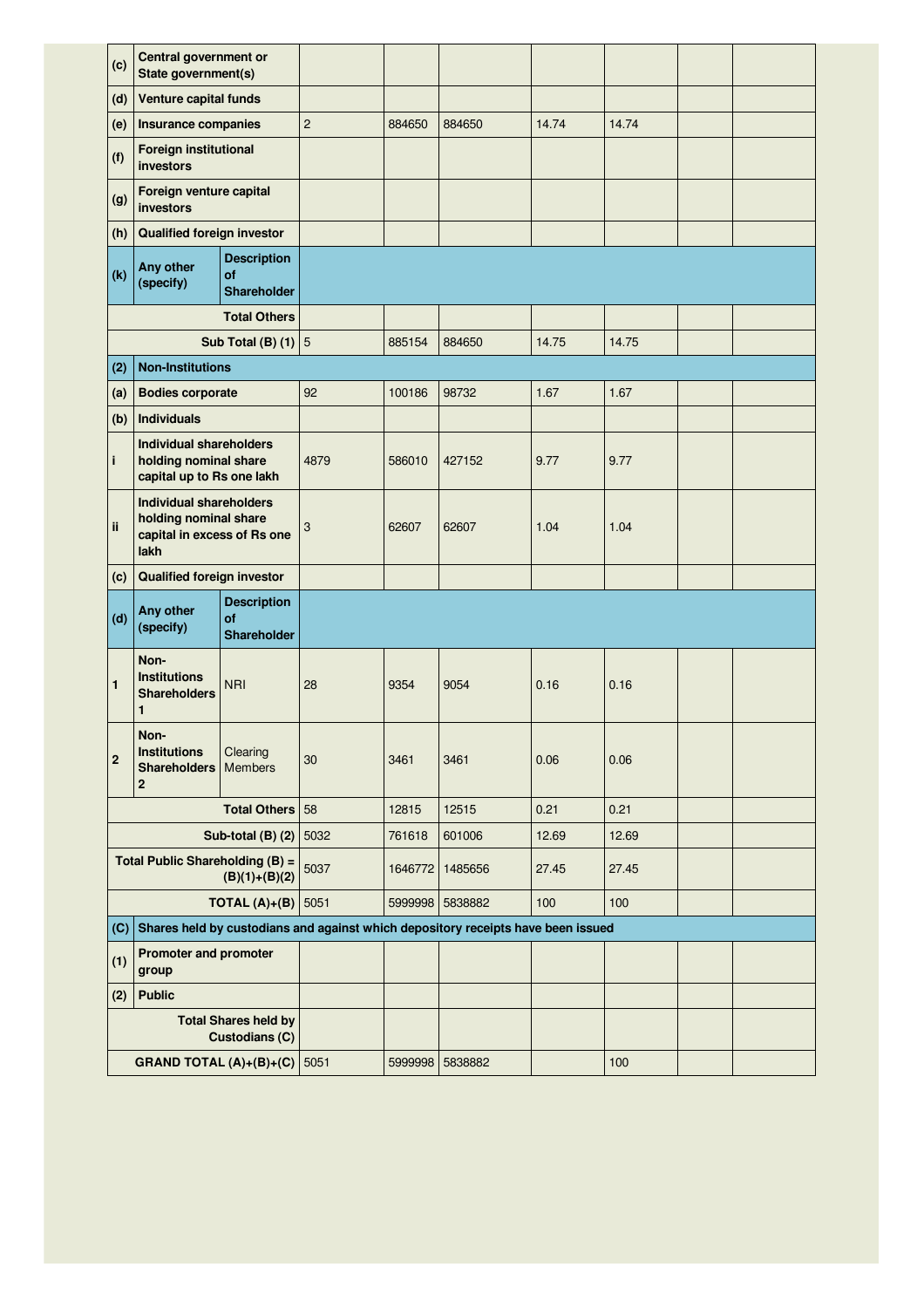### **(I) (b) Statement showing holding of securities (including shares,warrants,convertible securities) of persons belonging to the category Promoter and Promoter Group**

**Name of the Company :** EMPIRE INDUSTRIES LIMITED

**Scrip Code, Name of the scrip, class of security :** 509525, EMPIRE INDUSTRIES LTD., Equity shares

**Quarter ended :** 30-9-2015

**Disclosure of notes on securities belonging to the category "Promoter and Promoter Group" Notes Sr. No. Details of Shares held Encumbered Share Details** of warrants **Details of convertible securities Name of the shareholder Number of the shares held As a percentage of grand total (A) + (B) + (C) Encumbered - number of shares As a percentage As a percentage of grand total (A) + (B) + (C) of clause (I) (a) Number of warrants held Warrants held as a percentage of total numbers of warrants of the same class Number of convertible securities held Convertible securities as percentage of total numbers of convertible securities of same class Total shares (including underlying shares assuming full conversion of warrants and convertible securities) as a percentage of diluted share capital (I) (II) (III) (IV) (V) (VI)= (V)/(III)\*100 (I)(a) (VII) (VIII) (IX) (X) (XI) (XII) <sup>1</sup>** DILEEP MALHOTRA 1475975 24.6 24.6 **<sup>2</sup>** RANJIT MAI HOTRA 968403 16.14 16.14 **3**  $SATISHCHANDRA$  199382 MAI HOTRA 199382 3.32 3.32 **4** EMPIRE INTERNATIONAL PVT LTD 327012 5.45 5.45  $\vert$ <sub>5</sub> USHA DEVI MALHOTRA 198117 3.3 3.3 **6** UMA MALHOTRA 125222 2.09 2.09 **7** KABIR MALHOTRA 137874 2.3 2.3 **8** ANJALI MALHOTRA 127248 2.12 2.12 **9** S C MALHOTRA AS TRUSTEE 12410 0.21 0.21 **10** S C MALHOTRA AS TRUSTEE 11998 0.2 0.2 **11** S C MALHOTRA AS TRUSTEE 10285 0.17 0.17 **12** S C MALHOTRA AS TRUSTEE 10123 **0.17 1 10123 10.17 13** S C MALHOTRA AS TRUSTEE 9999 0.17 0.17 **14** ARJUN TRANSPORT CO PVT LTD 739178 12.32 12.32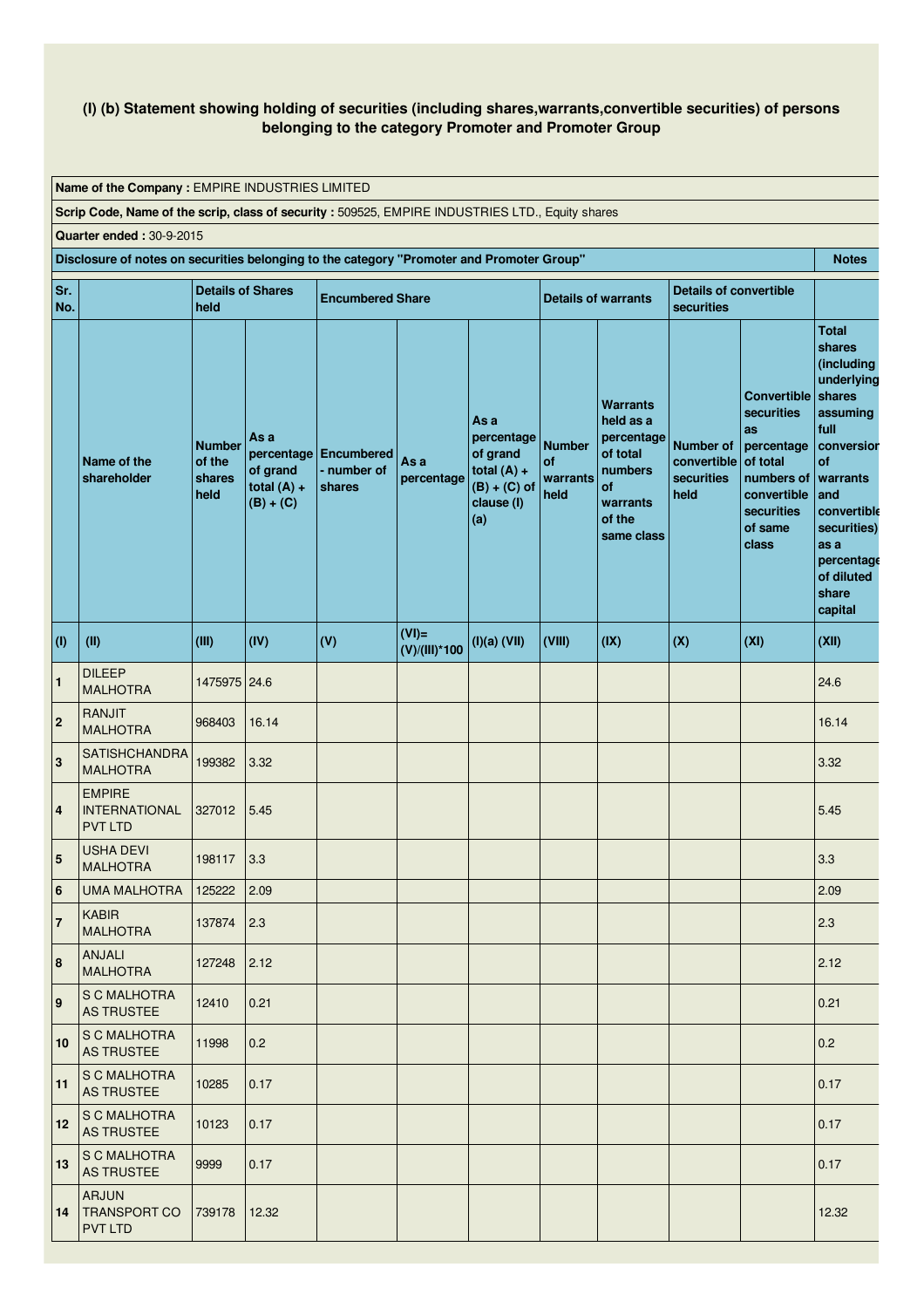| <b>Total</b> | 10000000000000<br>4000220172.00 | ้⊾ь |  |  |  | 70 F<br>/2.55 |
|--------------|---------------------------------|-----|--|--|--|---------------|
|              |                                 |     |  |  |  |               |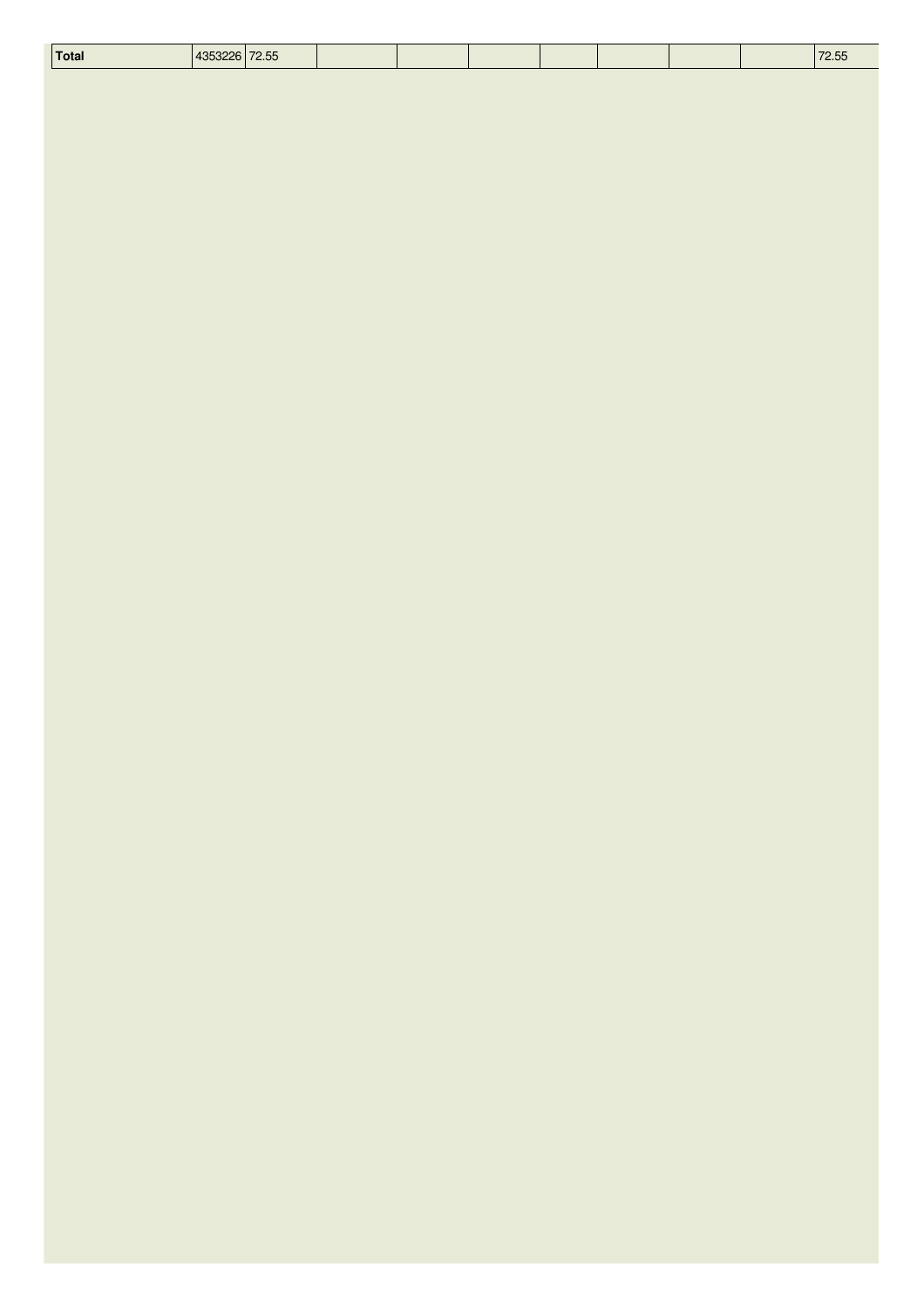## **(I) (c) (i) Statement showing holding of securities (including shares,warrants,convertible securities) of persons belonging to the category Public and holding more than 1% of the total number of shares**

|                                                                                                                                                                                  | Name of the Company: EMPIRE INDUSTRIES LIMITED                                                             |                                           |                                                                                                                                                    |                                         |                                                                                                             |                                                                                                                                                                                                        |        |                                                                                                                                                                                          |  |  |  |
|----------------------------------------------------------------------------------------------------------------------------------------------------------------------------------|------------------------------------------------------------------------------------------------------------|-------------------------------------------|----------------------------------------------------------------------------------------------------------------------------------------------------|-----------------------------------------|-------------------------------------------------------------------------------------------------------------|--------------------------------------------------------------------------------------------------------------------------------------------------------------------------------------------------------|--------|------------------------------------------------------------------------------------------------------------------------------------------------------------------------------------------|--|--|--|
|                                                                                                                                                                                  |                                                                                                            |                                           | Scrip Code, Name of the scrip, class of security : 509525, EMPIRE INDUSTRIES LTD., Equity shares                                                   |                                         |                                                                                                             |                                                                                                                                                                                                        |        |                                                                                                                                                                                          |  |  |  |
|                                                                                                                                                                                  | <b>Quarter ended: 30-9-2015</b>                                                                            |                                           |                                                                                                                                                    |                                         |                                                                                                             |                                                                                                                                                                                                        |        |                                                                                                                                                                                          |  |  |  |
| Disclosure of notes on holding of securities of persons belonging to the category "Public" and<br><b>Notes</b><br>holding more than one percentage of the total number of shares |                                                                                                            |                                           |                                                                                                                                                    |                                         |                                                                                                             |                                                                                                                                                                                                        |        |                                                                                                                                                                                          |  |  |  |
| Sr.<br>No.                                                                                                                                                                       | <b>Details of convertible</b><br><b>Details of warrants</b><br><b>Details of Shares held</b><br>securities |                                           |                                                                                                                                                    |                                         |                                                                                                             |                                                                                                                                                                                                        |        |                                                                                                                                                                                          |  |  |  |
|                                                                                                                                                                                  | Name of the<br>shareholder                                                                                 | <b>Number</b><br>of the<br>shares<br>held | Shares as<br>percentage of total<br>number of shares<br>{i.e, Grand Total (A)<br>$+(B)+(C)$<br>indicated in<br>statement at para (I)<br>(a) above} | <b>Number</b><br>οf<br>warrants<br>held | <b>Warrants</b><br>held as a<br>percentage<br>of total<br>numbers<br>of<br>warrants<br>of the<br>same class | <b>Convertible</b><br>securities<br>as<br><b>Number of</b><br>percentage<br>of total<br>convertible<br><b>securities</b><br>numbers of<br>held<br>convertible<br><b>securities</b><br>of same<br>class |        | <b>Total shares</b><br>(including<br>underlying<br>shares assuming<br>full conversion<br>of warrants and<br>convertible<br>securities) as a<br>percentage of<br>diluted share<br>capital |  |  |  |
| (1)                                                                                                                                                                              | (II)                                                                                                       | (III)                                     | (IV)                                                                                                                                               | (V)                                     | (VI)                                                                                                        | (I)(a) (VII)                                                                                                                                                                                           | (VIII) | (IX)                                                                                                                                                                                     |  |  |  |
| $\mathbf{1}$                                                                                                                                                                     | <b>LIFE</b><br><b>INSURANCE</b><br><b>CORPORATION</b><br>OF INDIA                                          | 789741                                    | 13.16                                                                                                                                              |                                         |                                                                                                             |                                                                                                                                                                                                        |        | 13.16                                                                                                                                                                                    |  |  |  |
| $\mathbf{2}$                                                                                                                                                                     | THE ORIENTAL<br><b>INSRUANCE</b><br><b>COLTD</b>                                                           | 94909                                     | 1.58                                                                                                                                               |                                         |                                                                                                             |                                                                                                                                                                                                        |        | 1.58                                                                                                                                                                                     |  |  |  |
| 3                                                                                                                                                                                | <b>VISHNU</b><br><b>TRADING CO</b><br><b>PVT LTD</b>                                                       | 72702                                     | 1.21                                                                                                                                               |                                         |                                                                                                             |                                                                                                                                                                                                        |        | 1.21                                                                                                                                                                                     |  |  |  |
| <b>Total</b>                                                                                                                                                                     |                                                                                                            | 957352                                    | 15.96                                                                                                                                              |                                         |                                                                                                             |                                                                                                                                                                                                        |        | 15.96                                                                                                                                                                                    |  |  |  |